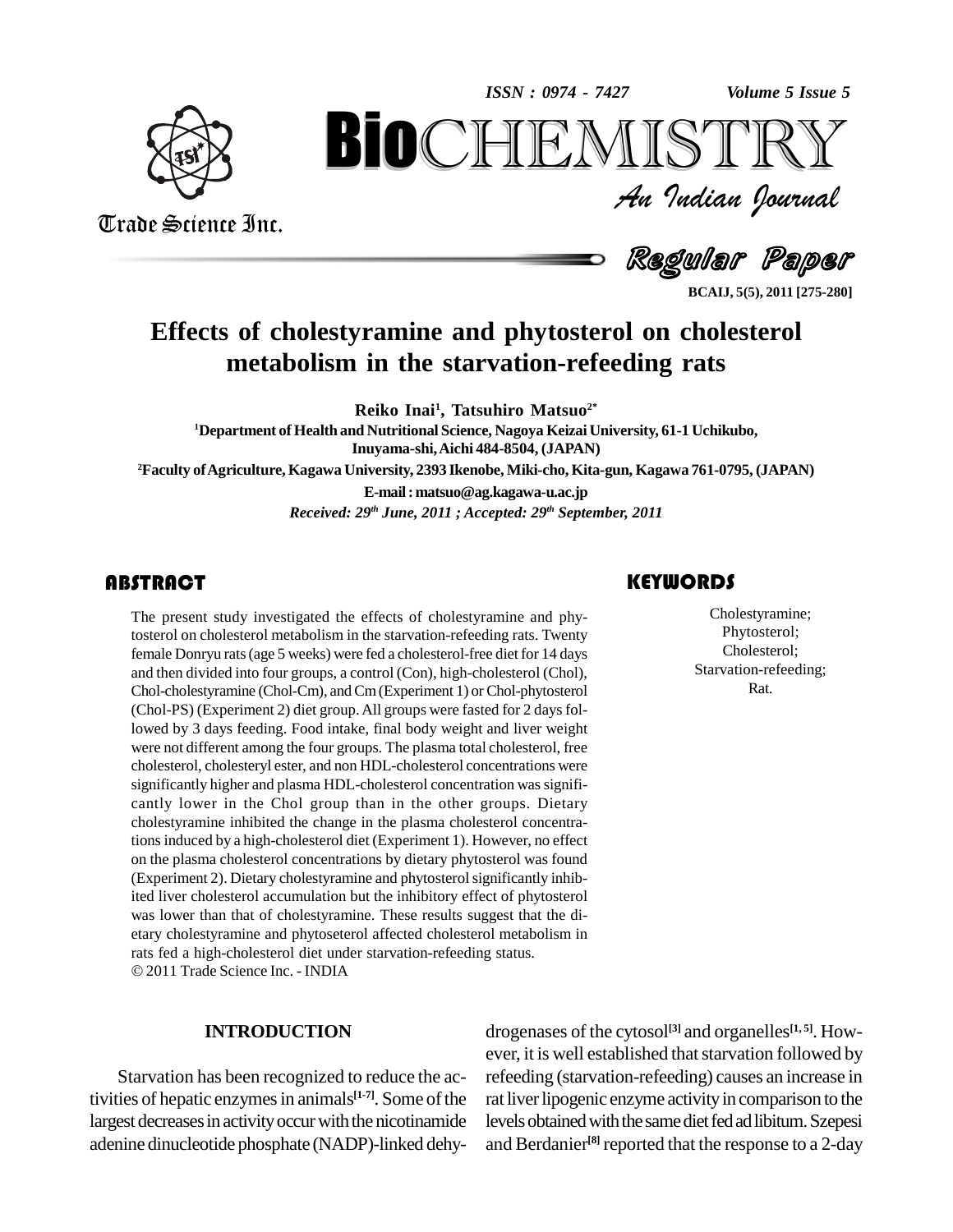period of starvation followed by a 2-day period of refeeding typically include an increase in liver lipid content and an increase or overshoot in the activities of the hepatic enzymes concerned with lipogenesis. Moreover, Wurdeman et al.<sup>[9]</sup> and Berdanier and Shubeck<sup>[10]</sup> dem- cha onstrated thatglucocorticoid and insulinare involved in the genesis of the enzyme overshoot response to starvation-refeeding, perhaps through an effect on de novo RNA synthesis. Cholesterol, one of the physiologically significant lipids along with triacylglycerol (TG) or fatty acids, is presentin tissues and plasma lipoprotein either as free cholesterol, or in combination with long-chain fatty acids as cholesterol ester<sup>[11]</sup>. It is synthesized in to obta many tissues from acetyl-CoA and is ultimately elimi- weighed, and stored at -40°C. nated from the body in the bile as cholesterol or bile salts. Cholesterol is the precursor of all other steroids in the body such as glucocorticoid and sex hormones<sup>[11]</sup>. We previously confirmed that cholesterol synthesis in the liver was accelerated under the activated condition of hepatic lipogenesis because the enzymes related to cholesterol synthesis occur with the NADP-linked dehydrogenases **[12]**.

Cholestyramine, a resin which strongly binds bile acids, is used as a hypolipidemic drug.It is considered to lower serum cholesterol levels by inhibiting the enterohepatic circulation of bile acids **[13]**. Phytosterols are cholesterol-like compounds that occur naturally in plant foods and reduce cholesterol absorption **[14]**. In the present study, we investigated the effect of cholestyramine and phytosterol on cholesterol metabolismin the starvation-refeeding rats.

#### **MATERIALSAND METHODS**

All procedures involving the rats were approved by the Experimental Animal Care Committee of Kagawa University.

#### **Experiment 1**

#### **Animals, diets, and experimental design**

purchased from Japan SLC, Inc. (Shizuoka, Japan). All rats were housed individually at  $22 \pm 1$  °C with light<br>from 08:00 to 20:00 h and free access to water. The<br>rats were fed CE-2, a commercial rodent diet (CLEA,<br>Tokyo, Japan) *ad libitum* until 6 weeks of age. The<br>**BIO** Twenty female Donryu rats (age 5 weeks) were Twenty female Donryu rats (age 5 weeks) were can<br>purchased from Japan SLC, Inc. (Shizuoka, Japan). Mo<br>All rats were housed individually at  $22 \pm 1$  °C with light fie from 08:00 to 20:00 h and free access to water. The rats were fed CE-2, a commercial rodent diet (CLEA, Tokyo, Japan) *ad libitum* until 6 weeks of age. The

**BIO**CHEMISTRY

rats were fed synthetic high-fat diets(TABLE 1).This diet also contained per kilogram: retinyl palmitate, 60,000IU; ergocalciferol, 600IU;  $\alpha$ -tocopheryl acetate, 1 gram. The vitamin and mineral mixtures<sup>[15]</sup> were purchased from Oriental Yeast Co., Ltd. (Tokyo, Japan). After a 14 day feeding period, the rats were divided into four groups, a control (Con), high-cholesterol (Chol), cholestyramine (Cm), and high-cholesterol and cholestyramine (Chol-Cm) diet groups. All groups were fasted for 2 days followed by 3 days refeeding. After the starvation-refeeding period, the rats were killed by heart puncturing under anesthesia. Blood was collected to obtain plasma, and the liver was quickly removed, heart puncturing under anesthesia. B<br>to obtain plasma, and the liver was<br>weighed, and stored at -40°C.

#### **Analysis**

The plasma total cholesterol, free cholesterol, HDL cholesterol and TG concentrations were determined using kits (Cholesterol E-Test, Free Cholesterol E-Test, HDL-Cholesterol E-Test and Triglyceride E-Test, Wako Pure Chemical Industries, Osaka, Japan). Thelasma cholesteryl ester concentration was calculated from the plasma total cholesterol and free cholesterol concentrations. Total liver lipid and plasma lipid were extracted by the method of Folch et al.<sup>[16]</sup>. The liver total cholesterol, free cholesterol and cholesteryl ester contents were deter mined by the method previously **[17, 18]**. Plasma cholesteryl ester was divided using a thin-layer chro matography technique **[19]**. The fatty acid composition of plasma cholesteryl ester was determined using gas chromatography. The TG extract liquid was vaporized by nitrogen gas and then transmethylated using methanol-sulfuric acid  $(230:2, v/v)$ . The fatty acid methyl esters were extracted with hexane and separated in a gas chromatograph (ModelG-163, Hitachi Co., Tokyo, Japan) equipped with a  $3 \text{ mm} x$ 2 m glass column which filled up packing material (EGSS-Y, Shinwa Chemical Industries, Ltd.,Tokyo, 2 m glass column which filled up packing material<br>(EGSS-Y, Shinwa Chemical Industries, Ltd., Tokyo,<br>Japan). The column temperature was set at 187°C. The (EGSS-Y, Shinwa Chemical Industries, Ltd., Tokyo,<br>Japan). The column temperature was set at 187°C. The<br>carrier gas was helium at a flow rate of 40 ml·min<sup>-1</sup>. -1 . Methyl esters of individual fatty acids were identified in the chromatograms by comparing their retention times to those of pure methyl esters, and were quantified by comparing the areas under their peaks.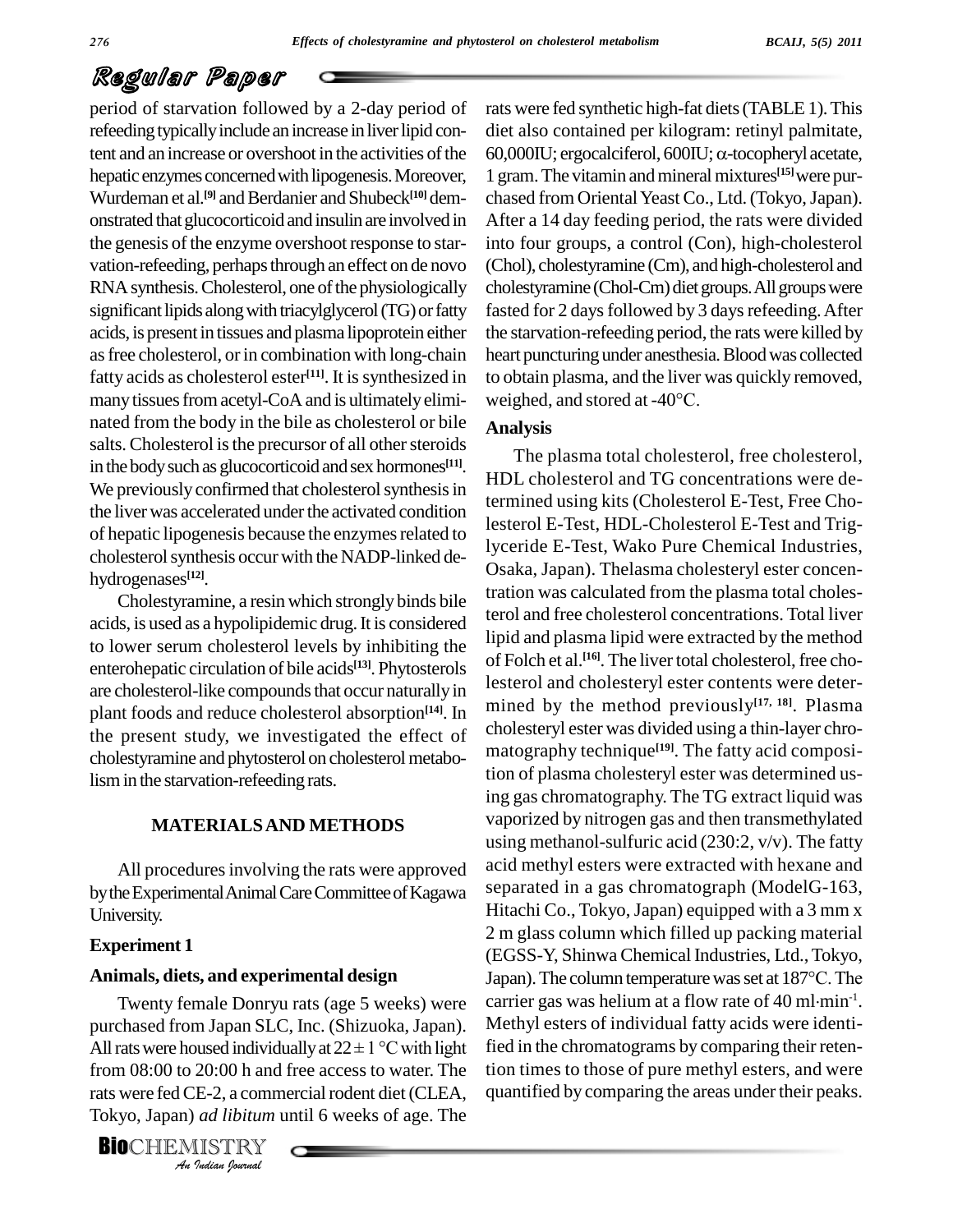

|                    |       | <b>Experiment 1</b> |                          | <b>Experiment 2</b> |                          |                          |                |                          |
|--------------------|-------|---------------------|--------------------------|---------------------|--------------------------|--------------------------|----------------|--------------------------|
| <b>Groups</b>      | Con   | <b>Chol</b>         | $\mathbf{C}\mathbf{m}$   | <b>Chol-Cm</b>      | Con                      | <b>Chol</b>              | <b>Chol-Cm</b> | <b>Chol-PS</b>           |
| <b>Ingredients</b> |       |                     |                          |                     | $g/kg$ diet              |                          |                |                          |
| Casein             | 250.0 | 250.0               | 250.0                    | 250.0               | 250.0                    | 250.0                    | 250.0          | 250.0                    |
| $\alpha$ -Starch   | 440.0 | 427.5               | 420.0                    | 407.5               | 440.0                    | 427.5                    | 407.5          | 417.5                    |
| Beef tallow        | 200.0 | 200.0               | 200.0                    | 200.0               | 200.0                    | 200.0                    | 200.0          | 200.0                    |
| Mineral ixture*    | 50.0  | 50.0                | 50.0                     | 50.0                | 50.0                     | 50.0                     | 50.0           | 50.0                     |
| Vitamin ixture*    | 8.5   | 8.5                 | 8.5                      | 8.5                 | 8.5                      | 8.5                      | 8.5            | 8.5                      |
| Cellulose          | 50.0  | 50.0                | 50.0                     | 50.0                | 50.0                     | 50.0                     | 50.0           | 50.0                     |
| Choline chloride   | 1.5   | 1.5                 | 1.5                      | 1.5                 | 1.5                      | 1.5                      | 1.5            | 1.5                      |
| Cholesterol        | -     | 10.0                | ٠                        | 10.0                | $\overline{\phantom{a}}$ | 10.0                     | 10.0           | 10.0                     |
| Gall powder        | -     | 2.5                 | $\overline{\phantom{a}}$ | 2.5                 | $\overline{\phantom{a}}$ | 2.5                      | 2.5            | 2.5                      |
| Cholestyramine     |       | $\sim$              | 20.0                     | 20.0                | ۰                        | $\overline{\phantom{0}}$ | 20.0           | $\overline{\phantom{a}}$ |
| Stigmasterol       |       |                     |                          |                     |                          |                          |                | 10.0                     |

**TABLE1 : Composition of experimental diets**

These diets contained per kilogram: retinyl palmitate,  $60,000$ IU; ergocalciferol,  $600$ IU;  $\alpha$ -tocopheryl acetate, 1 gram. Con, **Control; Chol, Cholesterol; Cm, Cholestyramine; PS, Phytosterol. \*Harperís mixture.**

### **Experiment 2**

#### **Animals, diets, and experimental design**

Twenty female Donryu rats (age 5 weeks) were purchased from Japan SLC, Inc. (Shizuoka, Japan). All rats were housed individually at  $22 \pm 1$  °C with light from 08:00 to 20:00 h and free access to water. The rats were fed CE-2, a commercial rodent diet (CLEA, Tokyo, Japan) ad libitum until 6 weeks of age. The rats were fed synthetic high fat diets (TABLE 1). This diet<br>also contained per kilogram: retinyl palmitate, 60,000IU;<br>ergocalciferol, 600IU; α-tocopheryl acetate, 1 gram. also contained per kilogram: retinyl palmitate, 60,000IU; The vitamin and mineral mixtures<sup>[15]</sup> were purchased from **Experimen** Oriental Yeast Co., Ltd. (Tokyo, Japan). After a 14 day of feeding period, the rats were divided into four groups, a control (Con), high-cholesterol (Chol), highcholesterol and cholestyramine (Chol-Cm), high-cholesterol and phytosterol (Chol-PS) diet diets. All groups were then fasted for 2 days followed by 3 days feeding. After the starvation-refeeding period, the rats were killed by heart puncturing under anesthesia. Blood was<br>collected to obtain plasma, and liver was quickly re-<br>moved, weighed, and stored at -40°C. total

#### **Analysis**

The plasma substrates, liver lipids and fatty acid composition of plasma cholesteryl ester were assayed asinExperiment 1.

### **Statistical analysis**

The values are expressed as means  $\pm$  standard deviation (SD).Datawere evaluated byone-wayANOVA and Turkey's test was used to determine specific mean differences. A p value of  $< 0.05$  was considered statisticallysignificant.All analyses were performed with a commerciallyavailable statistical package (Excel Statistics, SSRI Co., Ltd., Tokyo, Japan).

#### **RESULTSAND DISCUSSION**

#### **Experiment 1**

#### **Food intake, body weight and liver weights**

Food intake, final body weight and liver weight were not different among the four groups (mean values: food intake, 17 g; final body weight  $204$  g; liver weight,  $10 \text{ g}$ [all dietary groups].

#### **Plasma substrates and liver lipids**

cholesterol concentration was significantly lower in the<br>
Chol group than in the Con, Cm, and Chol-Cm groups.<br>
Dietary cholestyramine inhibited the changes in the<br>
plasma cholesterol concentrations induced by a high-<br> **BIO** TABLE 2 shows the concentrations of plasma cholesterol and TG and the content of liver lipids. The plasma total cholesterol, free cholesterol, cholesteryl ester, non HDL-cholesterol concentrations, and total cholesterol/ TG ratio were significantly higher and the plasma HDL-Chol group than in the Con, Cm, and Chol-Cm groups. Dietary cholestyramine inhibited the changes in the plasma cholesterol concentrations induced by a high-

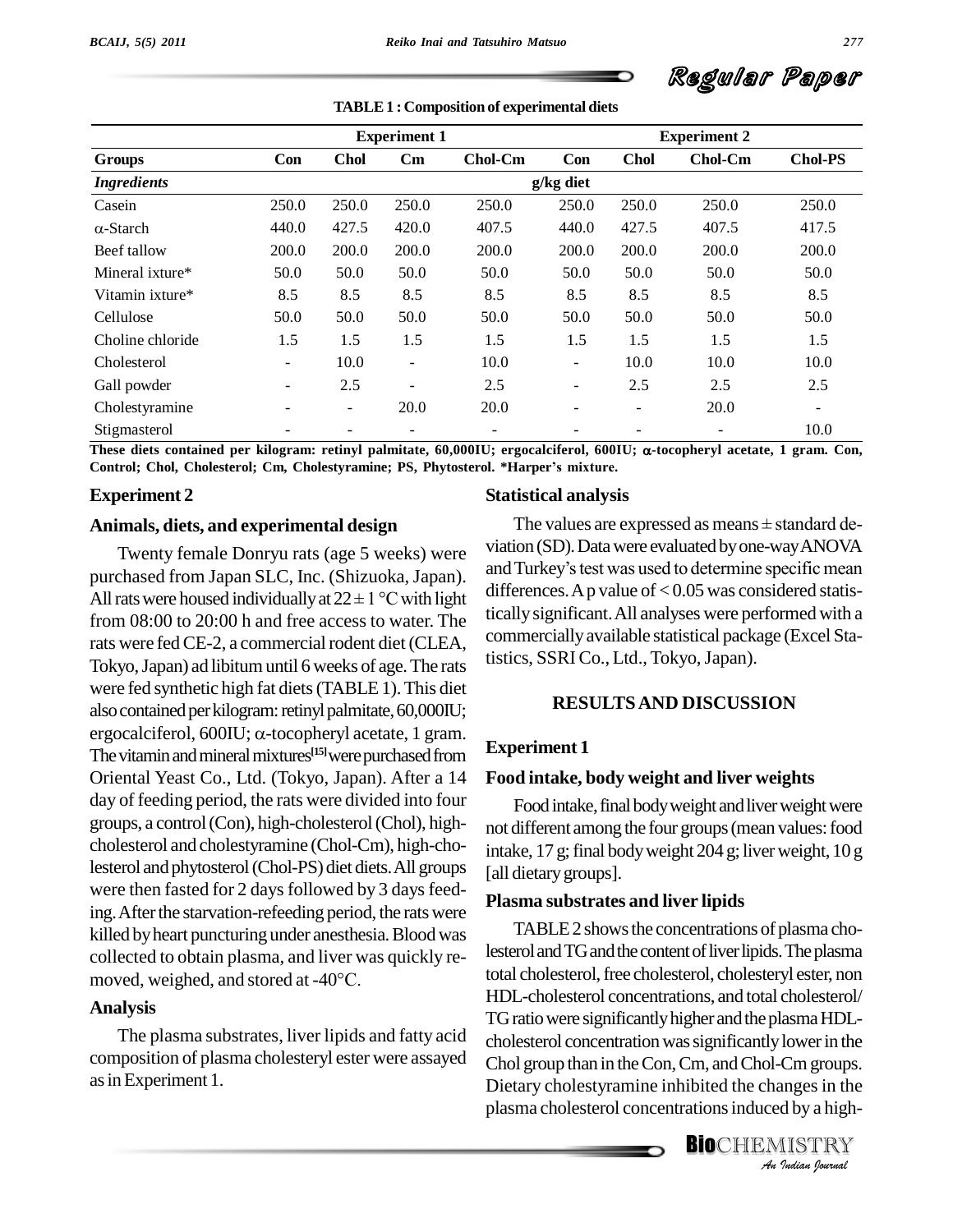TABLE 2 : Effect of dietary cholesterol and cholestyramine on plasma and liver components in rats under starvation **refeeding status(Experiment 1).**

| Plasma   | <b>Total Chol</b>     | <b>Free Chol</b>        | <b>Chol</b> ester                | <b>HDL-Chol</b>        | <b>Non HDL-Chol</b> | TG               | <b>Total Chol/TG</b> |
|----------|-----------------------|-------------------------|----------------------------------|------------------------|---------------------|------------------|----------------------|
| Groups   | mg/100ml              | mg/100ml                | mg/100ml<br>mg/100ml<br>mg/100ml |                        | mg/100ml            |                  |                      |
| Con      | $82.8 \pm 6.6^b$      | $21.3 \pm 3.9^b$        | $61.6 \pm 9.1^b$                 | $55.9 \pm 7.8^{\rm a}$ | $22.9 \pm 6.2^b$    | $127.1 \pm 32.6$ | $0.69 \pm 0.21^b$    |
| Chol     | $226.1 \pm 55.0^a$    | $38.6 \pm 10.3^{\circ}$ | $187.4 \pm 44.9^{\circ}$         | $17.8 \pm 6.4^{\circ}$ | $208.4 \pm 60.6^a$  | $102.1 \pm 22.6$ | $2.42 \pm 1.28^a$    |
| Cm       | $80.5 \pm 10.4^b$     | $19.0 \pm 3.6^b$        | $61.5 \pm 8.0^b$                 | $36.7 \pm 5.1^b$       | $43.9 \pm 5.9^b$    | $139.1 \pm 36.4$ | $0.60 \pm 0.14^b$    |
| Chol-Cm  | $93.3 \pm 12.7^b$     | $20.6 \pm 2.2^b$        | $72.6 \pm 10.6^{\circ}$          | $41.2 \pm 7.2^b$       | $52.1 \pm 7.0^b$    | $139.8 \pm 27.6$ | $0.69 \pm 0.18^b$    |
| Liver    | <b>Total Chol</b>     | <b>Free Chol</b>        | <b>Chol</b> ester                | TG                     |                     |                  |                      |
| Groups   | mg/g tissue           | $mg/g$ tissue           | $mg/g$ tissue                    | mg/g tissue            |                     |                  |                      |
| Con      | $7.0 \pm 1.4^b$       | $5.4 \pm 1.0^a$         | $1.9 \pm 0.4^c$                  | $21.4 \pm 5.7^b$       |                     |                  |                      |
| Chol     | $21.5 \pm 0.9^a$      | $1.4 \pm 0.3^b$         | $20.1 \pm 0.9^{\rm a}$           | $33.5 \pm 4.7^{\rm a}$ |                     |                  |                      |
| $\rm Cm$ | $4.7 \pm 0.2^{\circ}$ | $2.4 \pm 0.3^{\circ}$   | $2.3 \pm 0.3^{\rm bc}$           | $10.9 \pm 1.5^{\circ}$ |                     |                  |                      |
| Chol-Cm  | $8.2 \pm 1.4^b$       | $1.2 \pm 0.6^{\circ}$   | $7.3 \pm 0.8^b$                  | $17.9 \pm 4.4^b$       |                     |                  |                      |

Values are means  $\pm$  SD for 5 rats. Means with different superscripts within a column are significantly different at p<0.05. **Con, Control; Chol, Cholesterol; Cm, Cholestyramine; TG, triacylglycerol.**

**TABLE3 :Effect of dietary fats and cholestyramine on plasma andliver componentsin ratsunder starvation-refeeding status (Experiment 2).**

| Plasma        | <b>Total Chol</b><br><b>Free Chol</b> |                  | <b>HDL-Chol</b><br><b>Chol</b> ester |                         | <b>Non HDL-Chol</b>          | TG               | <b>Total Chol/TG</b> |  |
|---------------|---------------------------------------|------------------|--------------------------------------|-------------------------|------------------------------|------------------|----------------------|--|
| <b>Groups</b> | mg/100ml                              | mg/100ml         | mg/100ml                             | mg/100ml                | mg/100ml                     | mg/100ml         |                      |  |
| Con           | $95.5 \pm 29.8$                       | $18.7 \pm 2.6$   | $76.8 \pm 29.6$                      | $47.1 \pm 18.4^{\circ}$ | $48.4 \pm 12.8^b$            | $148.5 \pm 60.4$ | $0.67 \pm 0.2$       |  |
| Chol          | $223.1 \pm 136.4$                     | $38.1 \pm 20.7$  | $185.0 \pm 116.0$                    | $20.4 \pm 4.6^b$        | $202.7 \pm 140.2^{ab}$       | $93.9 \pm 32.1$  | $2.56 \pm 1.9$       |  |
| Chol-Cm       | $108.7 \pm 32.2$                      | $21.7 \pm 4.5$   | $87.0 \pm 28.6$                      | $33.7 \pm 5.0^{ab}$     | $75.0 \pm 31.4^{ab}$         | $138.1 \pm 44.7$ | $0.89 \pm 0.4$       |  |
| Chol-PS       | $229.5 \pm 105.3$                     | $36.9 \pm 12.7$  | $192.6 \pm 92.8$                     | $19.3 \pm 4.8^b$        | $210.2 \pm 109.2^{\text{a}}$ | $129.3 \pm 53.2$ | $2.09 \pm 1.1$       |  |
| Liver         | <b>Total Chol</b>                     | <b>Free Chol</b> | Chol ester                           | TG                      |                              |                  |                      |  |
| <b>Groups</b> | $mg/g$ tissue                         | $mg/g$ tissue    | $mg/g$ tissue                        | mg/g tissue             |                              |                  |                      |  |
| Con           | $4.9 \pm 0.6^d$                       | $3.9 \pm 0.7$    | $0.9 \pm 0.3$ <sup>d</sup>           | $15.1 \pm 10.3$         |                              |                  |                      |  |
| Chol          | $22.4 \pm 3.6^{\circ}$                | $4.1 \pm 2.7$    | $18.3 \pm 3.3^{\circ}$               | $31.5 \pm 18.2$         |                              |                  |                      |  |
| $Chol-Cm$     | $8.6 \pm 1.9^{\circ}$                 | $4.5 \pm 1.1$    | $4.2 \pm 0.9^{\circ}$                | $14.4 \pm 5.9$          |                              |                  |                      |  |
| Chol-PS       | $13.2 \pm 1.9^b$                      | $3.1 \pm 1.4$    | $10.2 \pm 2.6^b$                     | $15.9 \pm 5.9$          |                              |                  |                      |  |

Values are means  $\pm$  SD for 5 rats. Means with different superscripts within a column are significantly different at p<0.05. **Con, Control; Chol, Cholesterol; Cm, Cholestyramine; PS, Phytosterol; TG, triacylglycerol.**

cholesterol diet. The plasma TG concentration was not different among the four groups.

The liver total cholesterol, cholesteryl ester and TG content were significantly higher and the liver free cholesterol content was significantly lower in the Chol group than in the other groups. Dietary cholestyramine inhibited the accumulation of liver cholesterol and TG in duced byhigh-cholesterol diet.

#### **Fatty acid composition of plasma cholesteryl ester**

TABLE 3 shows the fatty acid composition of  $\text{fall}$ <br>
Ima chlesteryl ester. The percentage of palmitic,<br>
mitoleic, stearic, and oleic acids were significantly<br>
ner whereas linoleic and arachidonic acids were sig-<br> **OCHEMIS** plasma chlesteryl ester. The percentage of palmitic, palmitoleic, stearic, and oleic acids were significantly higher whereas linoleic and arachidonic acids were sig-

**BIO**CHEMISTRY

nificantly lower in the Chol group than in the other groups.Dietarycholestyramine inhibited the changesin the percentage of fatty acids in plasma chlesteryl ester induced bya high-cholesterol diet.

#### **Experiment 2**

#### **Food intake, body weight and liver weights**

Food intake, final body weight and liver weight were not different among the four groups (mean values: food intake, 16 g; final body weight 211 g; liver weight, 11 g [all dietary groups].

#### **Plasma substrates and liver lipids**

TABLE 3 shows the concentrations of plasma cho-

**278**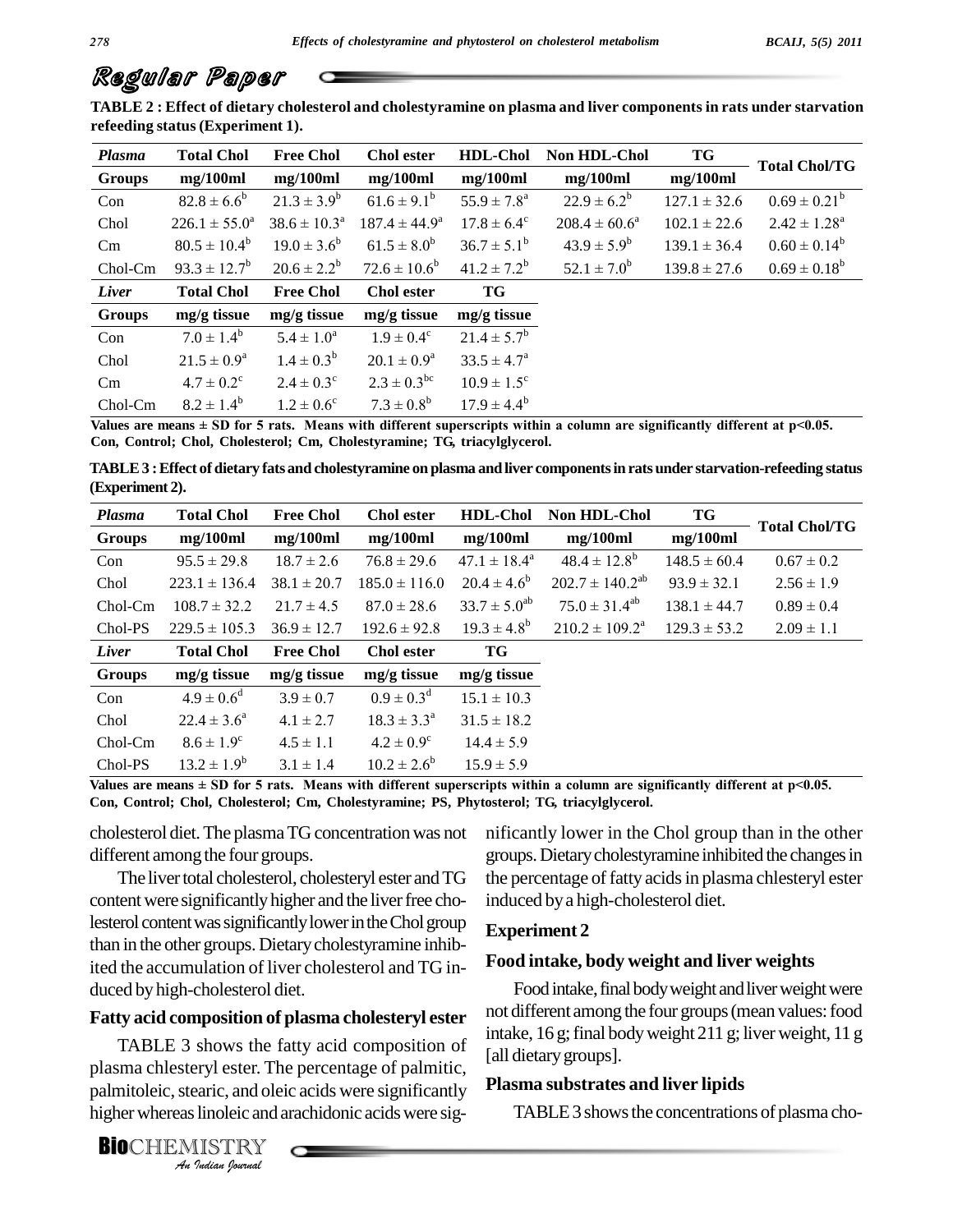|              | <b>14:0</b>             | <b>16:0</b>            | 16:1                  | 18:0                  | 18:1                   | 18:2                      | 20:4                   | 22:6              |  |  |  |
|--------------|-------------------------|------------------------|-----------------------|-----------------------|------------------------|---------------------------|------------------------|-------------------|--|--|--|
| Groups       | g/100g total fatty acid |                        |                       |                       |                        |                           |                        |                   |  |  |  |
| Experiment 1 |                         |                        |                       |                       |                        |                           |                        |                   |  |  |  |
| Con          | $0.4 \pm 0.2$           | $6.5 \pm 1.7^b$        | $3.6 \pm 1.0^b$       | $0.7 \pm 0.6^{\rm b}$ | $18.6 \pm 2.6^b$       | $11.9 \pm 2.2^{\text{a}}$ | $55.6 \pm 4.1^{\circ}$ | $2.2 \pm 1.0$     |  |  |  |
| Chol         | $0.4 \pm 0.3$           | $14.3 \pm 4.2^{\circ}$ | $7.7 \pm 1.4^{\rm a}$ | $3.8 \pm 1.4^{\circ}$ | $60.3 \pm 8.2^{\circ}$ | $4.3 \pm 1.3^b$           | $9.6 \pm 4.9^b$        | $1.2 \pm 0.8$     |  |  |  |
| $\rm Cm$     | $0.4 \pm 0.2$           | $6.8 \pm 1.4^b$        | $3.5 \pm 0.6^b$       | $0.3 \pm 0.3^b$       | $19.9 \pm 2.6^{\rm b}$ | $11.6 \pm 1.0^a$          | $52.5 \pm 5.0^{\circ}$ | $1.8 \pm 1.6$     |  |  |  |
| $Chol-Cm$    | $0.5 \pm 0.3$           | $6.7 \pm 2.1^b$        | $3.3 \pm 0.8^b$       | $0.8\pm0.8^{\rm b}$   | $19.4 \pm 3.5^{\rm b}$ | $11.2 \pm 1.6^{\circ}$    | $51.5 \pm 9.9^{\rm a}$ | $2.6 \pm 1.2$     |  |  |  |
| Experiment 2 |                         |                        |                       |                       |                        |                           |                        |                   |  |  |  |
| Con          | $0.5 \pm 0.1$           | $6.1 \pm 0.8^{\circ}$  | $3.7 \pm 0.4^c$       | $0.8 \pm 0.4^{\circ}$ | $18.7 \pm 3.3^{\circ}$ | $10.8 \pm 0.6^a$          | $50.5 \pm 6.4^{\circ}$ | $0.5 \pm 1.0^{6}$ |  |  |  |
| Chol         | $0.4 \pm 0.1$           | $13.3 \pm 2.4^{\circ}$ | $7.1 \pm 1.9^{\rm a}$ | $3.7 \pm 0.5^{\circ}$ | $55.6 \pm 6.2^{\rm a}$ | $4.9 \pm 2.3$ °           | $11.2 \pm 6.3^{\circ}$ | $0.2 \pm 0.4^b$   |  |  |  |
| $Chol-Cm$    | $0.5 \pm 0.1$           | $8.6 \pm 0.9^b$        | $5.4 \pm 0.9^b$       | $2.0 \pm 0.7^b$       | $35.7 \pm 9.2^b$       | $8.2 \pm 1.6^b$           | $33.0 \pm 8.4^b$       | $0.4 \pm 0.6^b$   |  |  |  |
| Chol-PS      | $0.4 \pm 0.0$           | $13.2 \pm 2.6^a$       | $8.0 \pm 1.7^{\rm a}$ | $2.6 \pm 0.5^{\rm b}$ | $55.1 \pm 7.7^{\circ}$ | $4.7 \pm 1.5^{\circ}$     | $11.5 \pm 7.7^{\circ}$ | $1.3 \pm 1.3^a$   |  |  |  |

**TABLE4 :Fatty acid composition ofplasma cholesteryl ester in ratsunder starvation-refeeding status(Experiments 1 and 2).**

Values are means  $\pm$  SD for 5 rats. Means with different superscripts within a column are significantly different at p<0.05. **Con, Control; Chol, Cholesterol; Cm, Cholestyramine; PS, Phytosterol.**

lesterol and TG and the content of liver lipids. The plasma total cholesterol, free cholesterol, cholesteryl ester, and nonHDL-cholesterol concentrationswere significantly higher and the plasma HDL-cholesterol concentration wassignificantly lower in the Chol group than in the Con group. Dietary cholestyramine inhibited the changes in the plasma cholesterol concentrations induced by highcholesterol diet. However, no effect by dietary phytosterol was found.

The liver total cholesterol and cholesteryl ester content were significantly higher and the liver free cholesterol content was significantly lower in the Chol group than in the Con group. Dietary cholestyramine inhibited the accumulation of liver cholesterol induced by a highcholesterol diet. Dietary phytosterol significantly inhibited liver cholesterol accumulation but the inhibitory effect of phytosterol was lower than that of cholestyramine.

#### **Fatty acid composition of plasma cholesteryl ester**

TABLE 3 shows the fatty acid composition of plasma chlesteryl ester.The percentage of palmitoleic, palmitoleic, stearic, and oleic acids were significantly higher whereas those of linoleic and arachidonic acids were significantly lowerin theChol group than in the Con and Cm groups. Dietary cholestyramine inhibited the changes in the percentage of fatty acids in plasma chlesteryl esterinduced bya high-cholesterol diet.

phytosterol in experiments on animals **[20-23]** and hu mans **[24, 25]**. Both cholestyramine and phytosterol ex-

hibited a hypocholesterolemic effect, and increased the fecal excretion of sterols. In the present study, we found that 1% cholestyramine in the diet dramatically de creased the plasma total and non-HDLcholesterol con centrations and increased HDL-cholesterol concentration in rats fed a high-cholesterol diet, results which support those previous findings.

InExperiment2, however, phytosterol didnot have a very strong cholesterol-lowering effect in rats a fed high-cholesterol diet.Ling and Jones **[24]**suggested that phytosterol (1% sitosterol) effectively modify circulating lipoprotein cholesterol concentrations at the level of the intestine, rather than internally at the level of chlesterogenesisin rats.Chien et al. **[22]**demonstrated that phytosterol-containing lactic-fermented milk powder (0.74-1.85% phytosterol) could be used as a potential cholesterol-lowering ingredient in the manage ment of hypercholesterolemia in hamsters.The differ ences between our results and previous findings might be due to differences in experimental design or the nutritional status of the rats.

ment 2), fecal dry weight was higher in the Chol-Cm<br>and Chol-PS group than in the Chol group  $(4.2 \pm 0.8, 2.4 \pm 0.7 \text{ vs. } 1.7 \pm 0.5 \text{ g}/2 \text{ days})$ . Fecal cholesterol *P* (4.2 ± 0.8,<br> *P* (4.2 ± 0.8,<br> *I* cholesterol<br> *I* ISTRY<br> *I Indian Sournal* Many researchers reported that cholestyramine and  $2.4 \pm 0.7$  vs.  $1.7 \pm 0.5$  g/2 days). Fecal cholesterol The previous findings demonstrated that diets supplemented with cholestyramine or phytosterol significantlyincreased the fecal cholesterol concentration, and the increase was proportional to the supplemental contents of the diets<sup>[21,23]</sup>. In the present study (Experi-<br>ment 2), fecal dry weight was higher in the Chol-Cm<br>and Chol-PS group than in the Chol group (4.2 ± 0.8, excretion was higher in the Chol-Cm and Chol-PS group than in the Chol group (data not shown). It has been

**BIO**CHEMISTRY<br>An Indian Journal